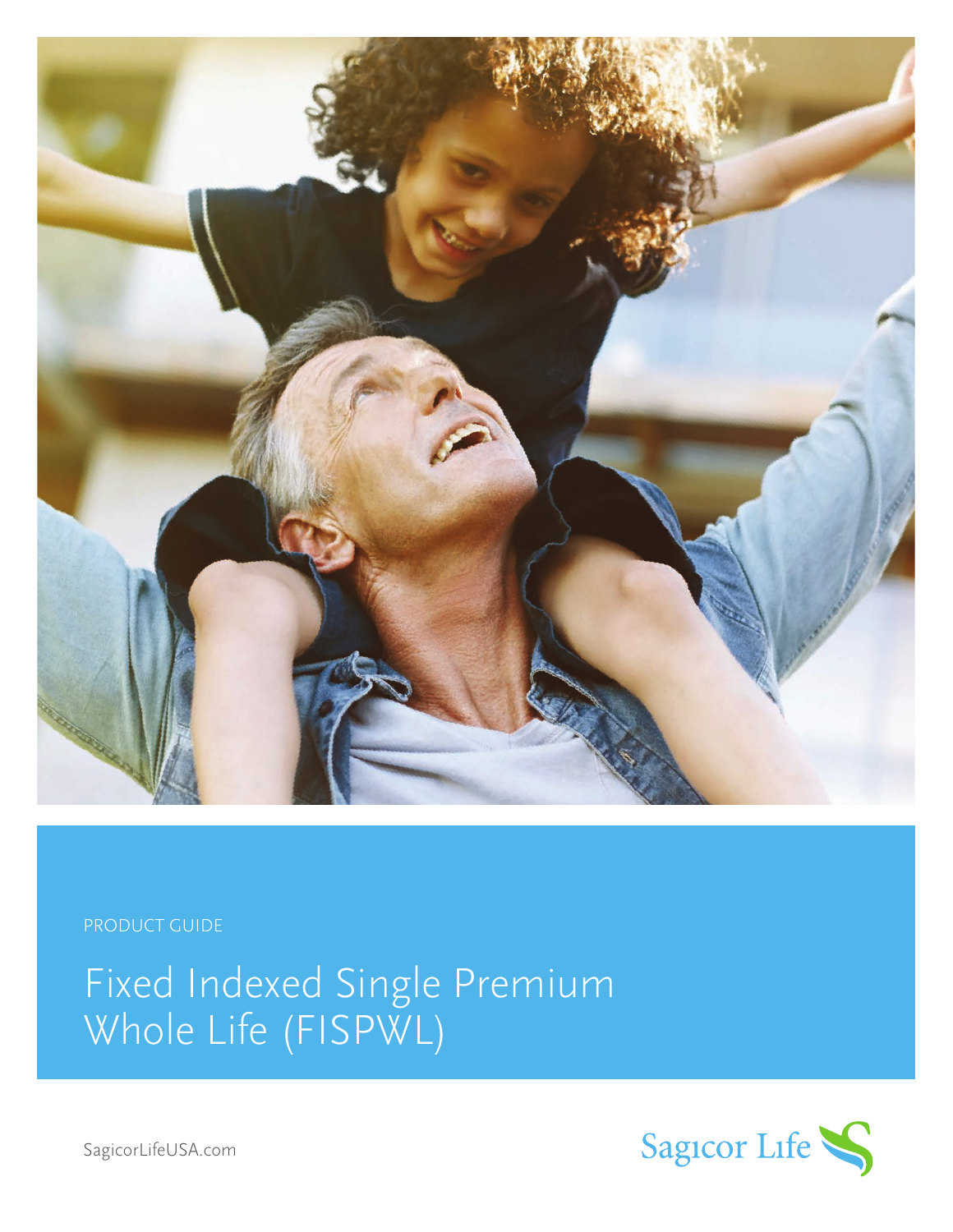

# Table of Contents

- Fixed Indexed Single Premium Whole Life Product Information 3 - 4
	- Accelerated Benefit Insurance Rider 5
	- Underwriting Information & Qualification 6
	- Build Chart 7
	- Face Amount Per Dollar of Single Premium Male & Unisex 8
	- Face Amount Per Dollar of Single Premium Female 9
	- Indices Disclosures 10

Disclosures (back cover)

**DISCLOSURE:** The information contained in this product guide is summary in nature and is subject to the applicable policy and rider wording. In order to obtain a complete understanding, please read the policy provisions carefully as this is not intended to be a substitute for the policy. Policy and riders are not available in all states.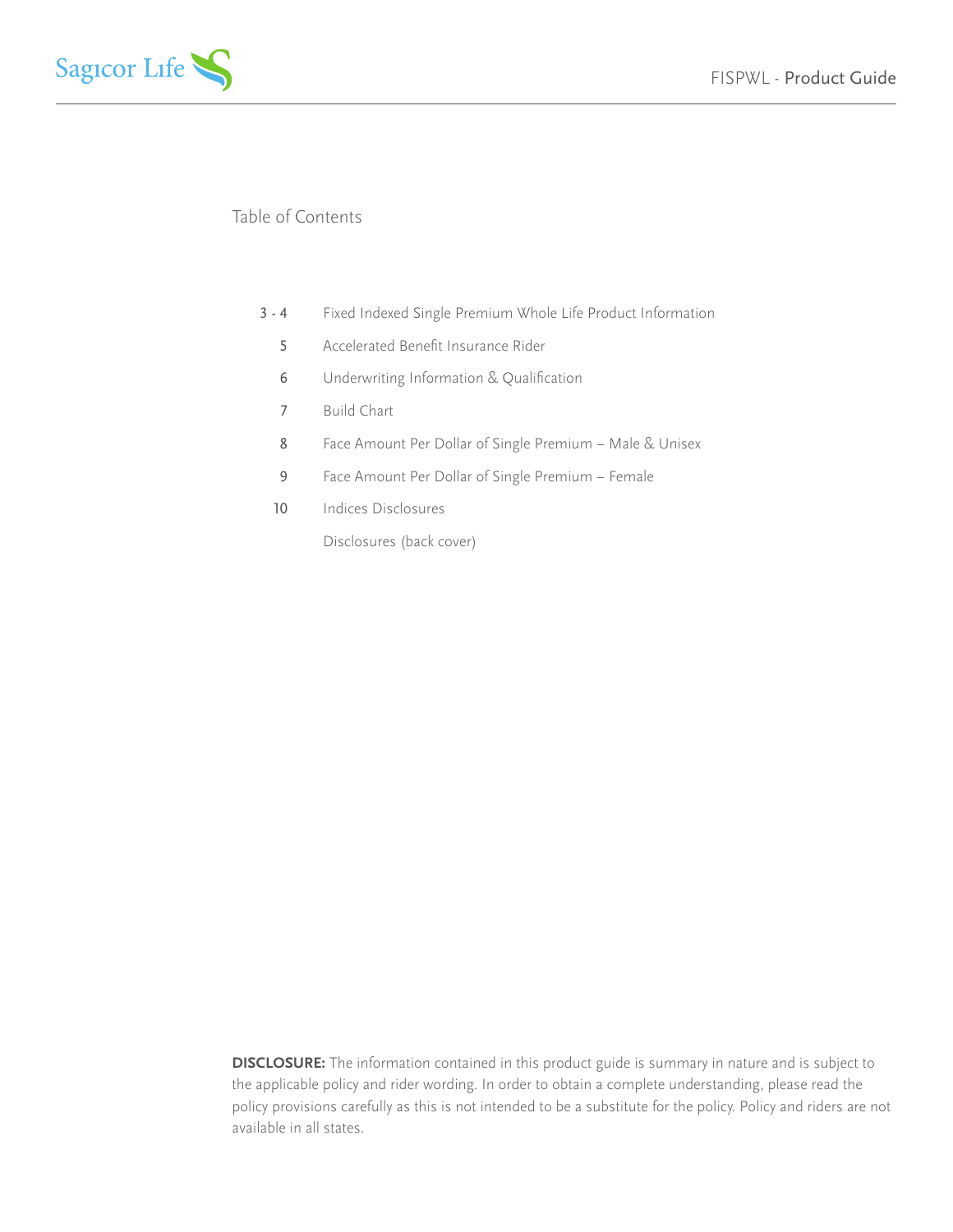



# **FISPWL**

### **DESCRIPTION**

Sagicor Life Insurance Company's (Sagicor's) Fixed Indexed Single Premium Whole Life product provides coverage for the life of the Insured as long as the policy is not surrendered and otherwise remains in force prior to the payout of the death benefit. The surrender value is guaranteed to be no less than the premium paid less any prior loans and benefits paid or accelerated.

### **ISSUE AGES (AGE OF LAST BIRTHDAY)**

18 years to 85 years

#### **MINIMUM PREMIUM**

\$5,000

### **MAXIMUM PREMIUM**

No Maximum Premium. Premiums over \$500,000 require home office approval.

### **MAXIMUM NET AMOUNT AT RISK – POINT OF SALE (POS) WITH ATTENDING PHYSICIAN'S STATEMENT (APS)**

No Maximum Net Amount at Risk

#### **MAXIMUM NET AMOUNT AT RISK – POINT OF SALE ONLY**

- $Is sue Aees 18 years 60 years$  \$250,000 Issue Ages 61 years – 70 years \$200,000
- Issue Ages  $71$  years  $75$  years  $$100,000$
- Issue Ages 76 years 80 years \$75,000
- $Is sue Ages 81 years 85 years$  \$50,000

### **UNDERWRITING**

Risk Classes: Standard Non-Tobacco and Standard Tobacco

Up to T4 issued Standard. Rejected over  $T_4$  – referred to Sagicor Underwriter for other product choices.

### **AVAILABLE RIDERS**

(Rider may vary by state and may not be available in all states)

• Accelerated Benefit Insurance Rider – Terminal Condition and Chronic Illness (inherent rider included in the premium at no additional cost.)

#### **BONUS INTEREST**

A 10% interest bonus is automatically added to the single premium paid at issue.

### **GUARANTEED BENEFITS**

Guaranteed Return of Premium.

### **GUARANTEED VALUES**

Guaranteed values are based on a minimum guaranteed interest rate of 2%, guaranteed cost of insurance rates and guaranteed policy expense charges.

### **LOANS**

Allowed after the first year.

### **PARTIAL WITHDRAWALS**

(Not available in MN)

Allowed at any time. Minimum partial withdrawal is \$500.00. A withdrawal charge will apply if partial withdrawal is taken during the surrender charge period. Withdrawals will reduce the face amount.

### **SURRENDER CHARGES**

| YR <sub>1</sub> | YR2 Y  | YR3                | YR4   | - YR5 -   | YR6 |
|-----------------|--------|--------------------|-------|-----------|-----|
| $12\%$          | $12\%$ | $11\%$             | 10%   | 9%        | -8% |
|                 |        |                    |       |           |     |
| YR <sub>7</sub> |        | YR8 YR9 YR10 YR11+ |       |           |     |
| 7%              | 6%     | $4\%$              | $2\%$ | $\circ\%$ |     |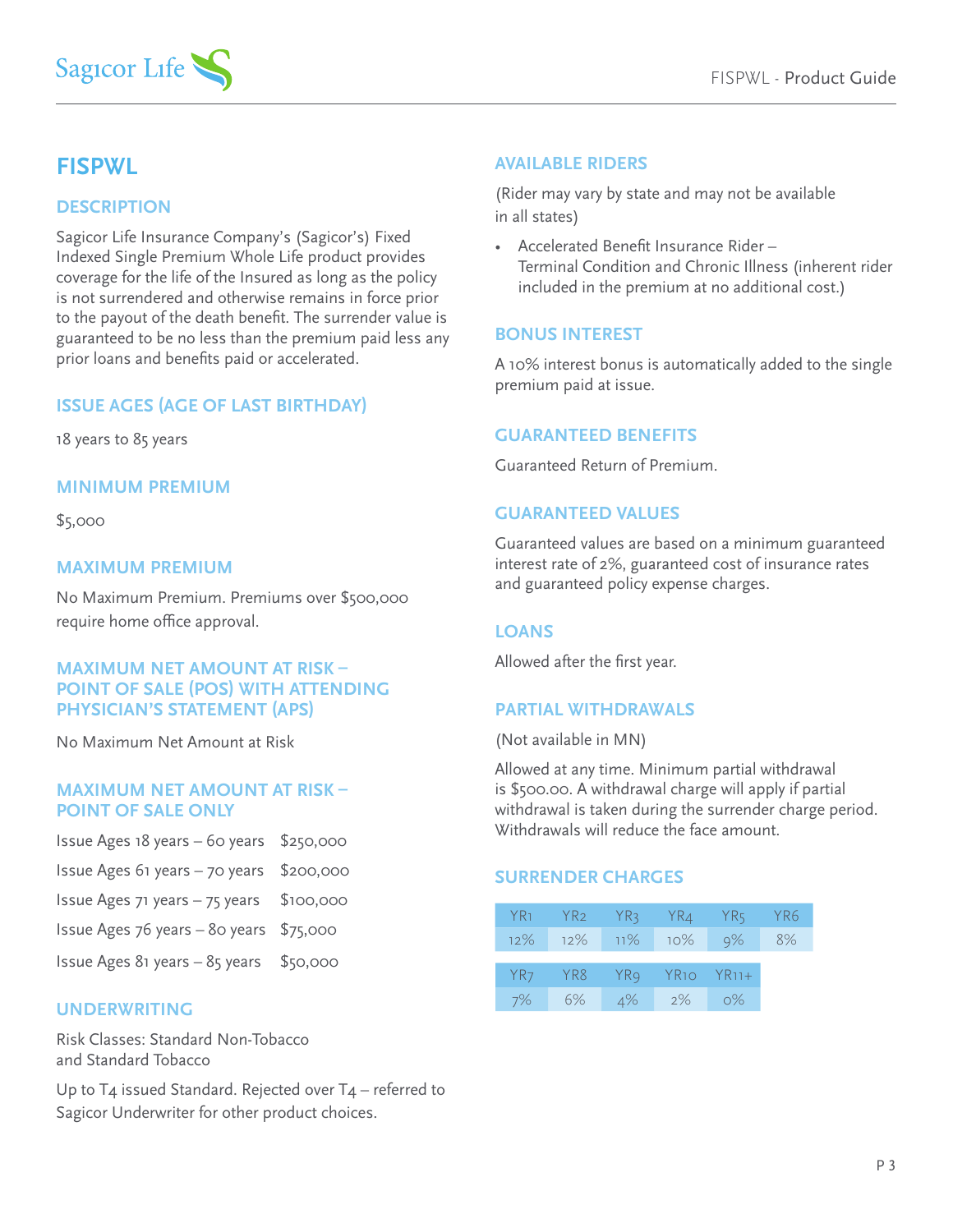

# **ALLOCATION DATE**

The allocation date will be one of the following dates; the  $1^{st}$ ,  $8^{th}$ ,  $15^{th}$ , or 22<sup>nd</sup> day of the month. It is the date when funds are allocated to the strategies and is the date from which policy years and policy anniversaries will be determined.

# **ALLOCATION PROCESSING**

The index value will be based upon the closing value of the index on the allocation date, or, if the allocation date is not a business day, then on the last business day prior to the allocation date. A business day is defined as a day when the New York Stock Exchange is open.

The initial allocation of any premium may be made among the various strategies in any manner desired by the owner. Premiums are initially allocated to a holding account. This account will apply interest to the premiums between the time they are received and the time they are allocated to a crediting strategy. The interest earned will be treated as an interest credit to the policy and will be combined with the premium when allocated to a crediting strategy.

# **SAVING AGE NOTE**

Saving age on the Fixed Indexed Single Premium Whole Life product – Upon receipt of the applicable premium, the effective date of the policy is equal to one of the four monthly allocation dates which are the 1st, 8<sup>th</sup>, 15<sup>th</sup> and 22<sup>nd</sup>. Therefore, backdating of a policy is not available for this product.

# **GUARANTEED ANNUAL CREDITING RATES**

There is an underlying guaranteed interest rate of 2%.

### **Declared Rate Strategy (Declared Rate Strategy)**

1 year term declared fixed rate, Minimum Guaranteed Interest Rate 2%

#### **Indexed Strategy 1 (S&P 500® Index Strategy)**

S&P 500<sup>®</sup> Index 1 year term with Cap, Minimum Cap 4%, 100% Participation Rate, Minimum Guaranteed Interest Rate 0%

#### **Indexed Strategy 3 (Global Advantage Strategy)**

Global Advantage Indexed 1 year term with Participation Rate, Minimum Participation Rate is 20%

- Indices: Russell® 2000 Index, EURO STOXX 50® Index and Hang Sang Index
- The Indexed Interest Rate is calculated using 60% of the return of the best performing index, plus 40% of the return of the second best performing index, and is subject to the appropriate Participation Rate and Cap. The worst performing index is not used when determining the Indexed Interest Rate. Minimum guaranteed interest rate 0%.

The indexed strategies guarantee the credited rate will never be less than 0%.

For current rates, please contact Sales and Marketing or visit the Producer's section of the website and download the Current Crediting Strategies/Rates PDF, Form 4062.

Please refer to page 10 for indices disclosures.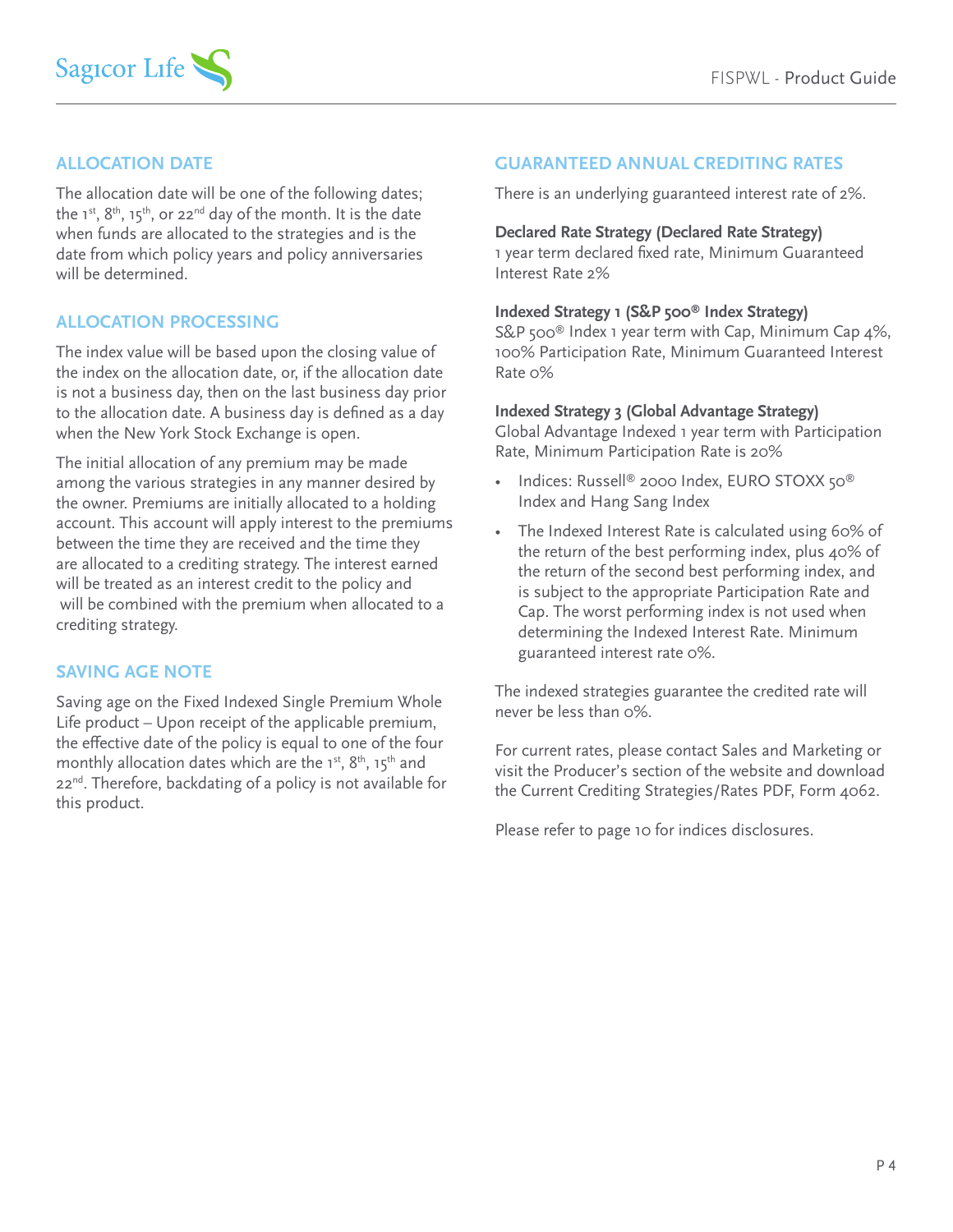

# **ACCELERATED BENEFIT INSURANCE RIDER**

Inherent rider, included at no additional cost. The cost of this rider is included in the premium. This rider advances a portion of the eligible death benefit proceeds if the eligibility requirements are satisfied for the Terminal Condition or Chronic Illness.

### **Terminal Condition**

Terminal Condition, as used in this rider, means that a licensed physician has certified, in writing, that the insured's imminent death is expected as a result of a non-correctable medical condition that with reasonable medical certainty will result in a drastically limited life span of 12 months or less.

Upon certification by a licensed physician, as defined in this rider, that the insured has been diagnosed with a Terminal Condition, the owner may elect to accelerate any portion of the maximum accelerated benefit amount<sup>1</sup>. An administrative fee<sup>2</sup> will be deducted from the elected accelerated death benefit amount and the remainder will be paid in a lump sum.

### **Chronic Illness**

Chronic Illness, as used in this Rider, means that within the last 30 days, a licensed physician has certified, in writing, that the insured is unable to perform, without substantial assistance from another individual, at least two Activities of Daily Living for a period that is expected to last at least 90 days due to a loss of functional capacity.

Upon certification by a licensed physician, as defined in this rider, that the insured has been diagnosed with a Chronic Illness, the owner may elect to accelerate any portion of the maximum accelerated benefit amount<sup>1</sup>. The amount elected will be paid out in 33 equal monthly installments. The administrative fee<sup>2</sup> will be deducted from the first installment.

In some states, the policy owner may elect to receive a portion of the accelerated benefit amount due to Chronic Illness as a lump sum payment. If a lump sum payment is elected, the amount of the payment will be 90% of the elected portion of the accelerated death benefit amount, less the administrative fee<sup>2</sup>.

If the Insured dies prior to all payments being made, remaining payments will be paid to the beneficiary in a lump sum.

### **TERMINATION OF RIDER**

The rider terminates on the earlier of the following dates:

- a) The date any fraudulent claim is submitted
- b) The date the policy terminates

### **RIDER LIMITATIONS**

Payment of an accelerated benefit is subject to the following requirements:

- 1. Base plan and rider must be in force for 12 months before the insured is eligible to receive any accelerated benefit payment (not applicable in all states).
- 2. If the policy or this rider is subject to an irrevocable beneficiary designation or an assignment, except to Sagicor as a security for a policy loan, an insured must provide Sagicor with a written consent from any such beneficiary or assignee before any payment will be made under this rider.
- 3. In order to prevent an involuntary advance of proceeds, the accelerated benefit is not available if the owner or covered person:
	- a) is required by a government agency to elect an accelerated benefit in order to meet the claims of creditors, whether in bankruptcy or otherwise; or
	- b) is required by the government agency to elect an accelerated benefit in order to apply for, obtain, or keep a government benefit or entitlement.
- 4. No accelerated benefit will be provided if the Terminal Condition or Chronic Illness results from intentionally self-inflicted injuries or attempted suicide while sane or insane (does not apply to policies sold in MO).
- 5. Only one type of accelerated benefit payment will be allowed. You cannot receive a payment based on a Terminal Condition and a Chronic Illness.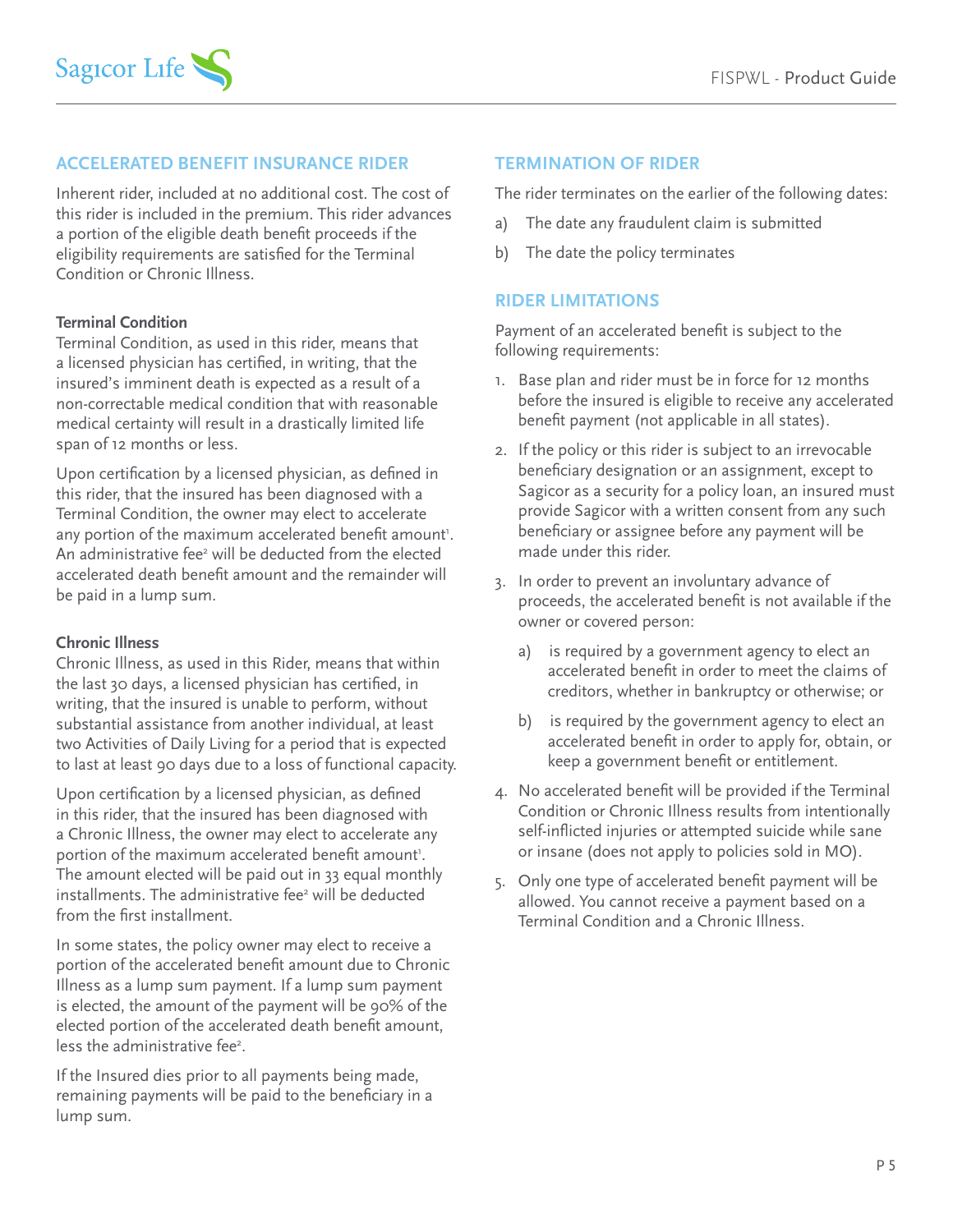

### **UNDERWRITING INFORMATION & QUALIFICATION**

• Please refer to the Point of Sale Underwriting and Medical Impairment Guide (Form 4030) for detailed information regarding Sagicor's underwriting processes and guidelines. If you need to schedule a telephone interview call Management Research Services, Inc (MRS) toll-free at 1-866-664-0083.

Hours of Operation: Monday – Friday 8:00 AM – 9:00 PM CST Saturday 8:00 AM – 3:00 PM CST

Table  $1$  – reflects the amounts which can be applied for under the Point of Sale (POS) Process.

| POINT OF SALE PROCESS |                               |  |  |
|-----------------------|-------------------------------|--|--|
| <b>TABLE 1</b>        |                               |  |  |
| Ages                  | Maximum Net<br>Amount at Risk |  |  |
| $18 - 60$ years       | \$250,000                     |  |  |
| $61 - 70$ years       | \$200,000                     |  |  |
| $71 - 75$ years       | \$100,000                     |  |  |
| $76 - 80$ years       | \$75,000                      |  |  |
| $81 - 85$ years       | \$50,000                      |  |  |
|                       |                               |  |  |

• Table 2 – reflects the amounts which can be applied for under the POS Process with an Attending Physician Statement (APS). If the APS does not provide adequate medical history, a paramedical exam, home office specimen (HOS), blood or other medical requirements may be ordered.

| POINT OF SALE PROCESS                |                               |  |  |
|--------------------------------------|-------------------------------|--|--|
| APS or other requirements, as needed |                               |  |  |
| TABIF <sub>2</sub>                   |                               |  |  |
| Ages                                 | Maximum Net<br>Amount at Risk |  |  |
| $18 - 85$ years                      | No Maximum                    |  |  |

- During the initial portion of the interview, the Medical Information Bureau (MIB) and Pharmaceutical Database will be checked. If Sagicor develops any significant history, the interview and the application do not match, MIB and the application do not match, or the Pharmaceutical Database and the application do not match, the application will be closed incomplete.
- When the occupation or avocation of the Proposed Insured (PI) carries a particular hazard, coverage will be denied if the required amount exceeds \$3.00 per \$1,000.
- During employment age, if unemployed, a reasonable explanation must be given.
- All interviews are conducted with the PI and are recorded. No other person, including but not limited to family members, friends, translators or guardians may answer questions on behalf of the PI.
- Ages 51 and greater must have a primary care physician or have seen a doctor in the last 5 years. If not, the case will be declined because of absence of appropriate health care.
- Applicants may be accepted through Table 4. Any application which would be rated in excess of Table 4 due to medical history, occupation, or avocation will be referred to Sagicor underwriters for consideration of other coverage.
- Foreign Nationals: The standard requirements for Sagicor business is that the PI must be a U.S. Citizen, living in the United States, or a permanent Resident (green card holder) living in the United States.
- In some cases, a U.S. Citizen living outside the U.S. on a temporary basis might be considered if they are residing in a low risk country as determined by current U.S. guidelines. Sagicor will not be able to consider anyone who will live outside the United States for more than 90 days.
- Temporary Residents: Sagicor is unable to consider individuals living in the U.S. on the basis of a visa.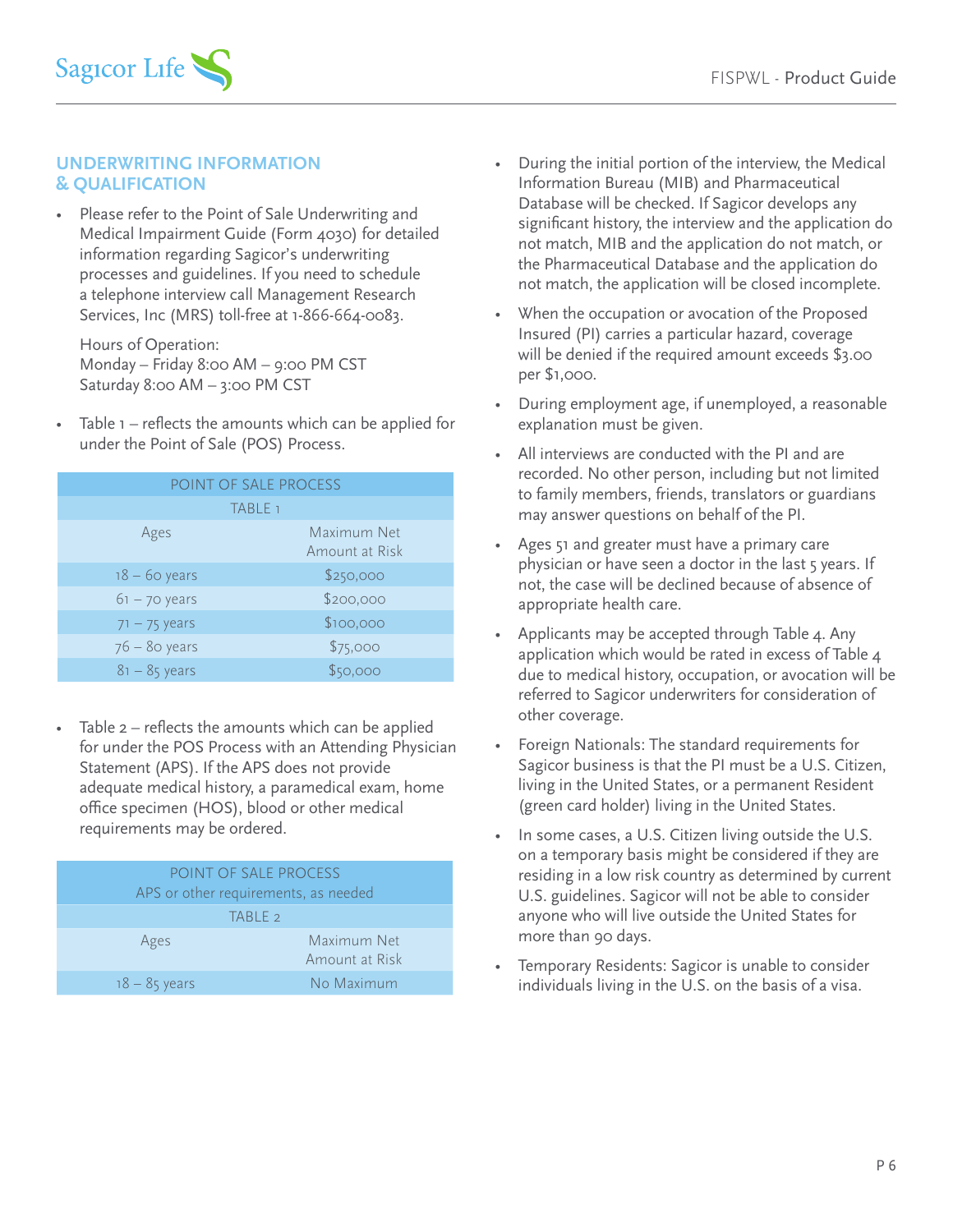

# **BUILD CHART**

Applicants with weight outside the following ranges are not eligible. Minimum and Maximum weights are listed in pounds.

| Height  | Minimum Weight | Maximum Weight |
|---------|----------------|----------------|
| 4'8''   | 74             | 188            |
| 4'9''   | 76             | 195            |
| 4'10''  | 79             | 202            |
| 4'11''  | 82             | 209            |
| 5'0''   | 84             | 216            |
| 5'1"    | 87             | 223            |
| 5'2"    | 90             | 231            |
| $5'3"$  | 93             | 238            |
| 5'4"    | 96             | 246            |
| 5'5''   | 99             | 253            |
| 5'6''   | 102            | 261            |
| 5'7''   | 105            | 269            |
| $5'8"$  | 109            | 277            |
| 5'9"    | 112            | 286            |
| 5'10"   | 115            | 294            |
| 5'11"   | 118            | 302            |
| $6'0''$ | 122            | 311            |
| 6'1''   | 125            | 320            |
| 6'2''   | 129            | 329            |
| 6'3''   | 132            | 338            |
| 6'4''   | 136            | 347            |
| 6'5''   | 139            | 356            |
| 6'6''   | 143            | 365            |
| 6'7''   | 146            | 375            |
| 6'8"    | 150            | 384            |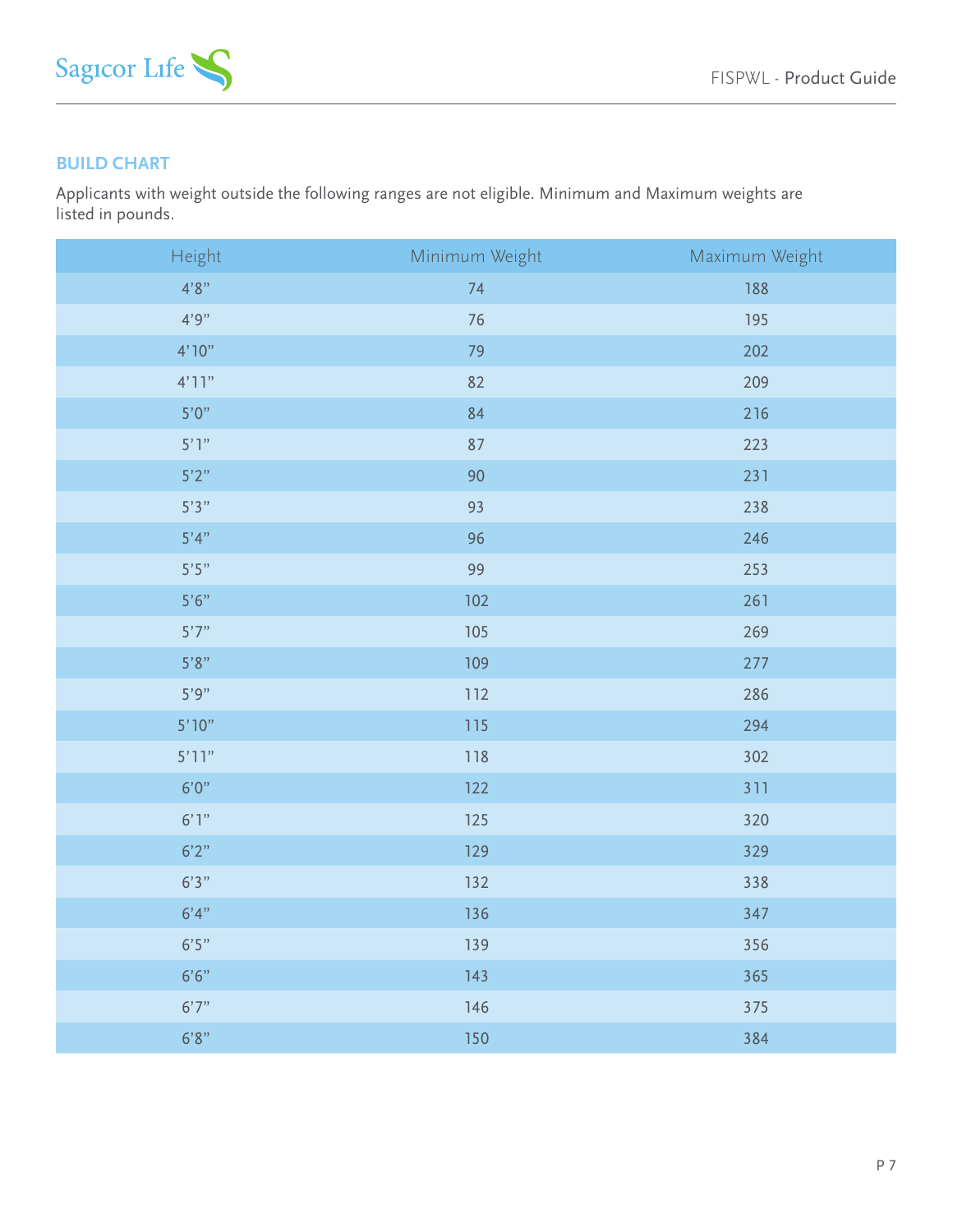

### MALE & UNISEX<sup>3</sup> RATES -Issue Ages 18 years – 85 years

| Non – Tobacco |                   |     |                   |  |  |
|---------------|-------------------|-----|-------------------|--|--|
| Age           | Face<br>$Amt/\$1$ | Age | Face<br>$Amt/\$1$ |  |  |
| 18            | 7.00553           | 52  | 2.34644           |  |  |
| 19            | 6.79912           | 53  | 2.27549           |  |  |
| 20            | 6.59969           | 54  | 2.20751           |  |  |
| 21            | 6.40342           | 55  | 2.14286           |  |  |
| 22            | 6.20690           | 56  | 2.08309           |  |  |
| 23            | 6.01122           | 57  | 2.02561           |  |  |
| 24            | 5.81734           | 58  | 1.97187           |  |  |
| 25            | 5.62500           | 59  | 1.92139           |  |  |
| 26            | 5.43413           | 60  | 1.87441           |  |  |
| 27            | 5.24843           | 61  | 1.83064           |  |  |
| 28            | 5.06785           | 62  | 1.78841           |  |  |
| 29            | 4.89529           | 63  | 1.74676           |  |  |
| 30            | 4.73136           | 64  | 1.70610           |  |  |
| 31            | 4.57526           | 65  | 1.66667           |  |  |
| 32            | 4.42478           | 66  | 1.62367           |  |  |
| 33            | 4.27818           | 67  | 1.58122           |  |  |
| 34            | 4.13679           | 68  | 1.54157           |  |  |
| 35            | 4.00000           | 69  | 1.50263           |  |  |
| 36            | 3.87480           | 70  | 1.46380           |  |  |
| 37            | 3.75391           | 71  | 1.43194           |  |  |
| 38            | 3.63651           | 72  | 1.40454           |  |  |
| 39            | 3.52319           | 73  | 1.37602           |  |  |
| 40            | 3.41310           | 74  | 1.34248           |  |  |
| 41            | 3.30664           | 75  | 1.30624           |  |  |
| 42            | 3.20616           | 76  | 1.27443           |  |  |
| 43            | 3.11182           | 77  | 1.24333           |  |  |
| 44            | 3.02064           | 78  | 1.21430           |  |  |
| 45            | 2.93160           | 79  | 1.18713           |  |  |
| 46            | 2.83697           | 80  | 1.15939           |  |  |
| 47            | 2.74616           | 81  | 1.13334           |  |  |
| 48            | 2.65957           | 82  | 1.10765           |  |  |
| 49            | 2.57636           | 83  | 1.08206           |  |  |
| 50            | 2.49653           | 84  | 1.05765           |  |  |
| 51            | 2.42007           | 85  | 1.03448           |  |  |

| Tobacco |                  |     |                  |  |
|---------|------------------|-----|------------------|--|
| Age     | Face<br>$Amt/\$$ | Age | Face<br>$Amt/\$$ |  |
| 18      | 5.71175          | 52  | 1.99849          |  |
| 19      | 5.54358          | 53  | 1.94196          |  |
| 20      | 5.38471          | 54  | 1.88798          |  |
| 21      | 5.23104          | 55  | 1.83673          |  |
| 22      | 5.07672          | 56  | 1.78802          |  |
| 23      | 4.92180          | 57  | 1.74098          |  |
| 24      | 4.76846          | 58  | 1.69702          |  |
| 25      | 4.61538          | 59  | 1.65569          |  |
| 26      | 4.46340          | 60  | 1.61719          |  |
| 27      | 4.31406          | 61  | 1.58100          |  |
| 28      | 4.16976          | 62  | 1.54567          |  |
| 29      | 4.03226          | 63  | 1.51057          |  |
| 30      | 3.90252          | 64  | 1.47628          |  |
| 31      | 3.77961          | 65  | 1.44462          |  |
| 32      | 3.66077          | 66  | 1.40951          |  |
| 33      | 3.54414          | 67  | 1.37480          |  |
| 34      | 3.43053          | 68  | 1.34272          |  |
| 35      | 3.32103          | 69  | 1.31190          |  |
| 36      | 3.22061          | 70  | 1.28125          |  |
| 37      | 3.12272          | 71  | 1.25537          |  |
| 38      | 3.02714          | 72  | 1.23218          |  |
| 39      | 2.93513          | 73  | 1.20760          |  |
| 40      | 2.84558          | 74  | 1.17979          |  |
| 41      | 2.75913          | 75  | 1.15090          |  |
| 42      | 2.67833          | 76  | 1.12741          |  |
| 43      | 2.60289          | 77  | 1.10495          |  |
| 44      | 2.52972          | 78  | 1.08284          |  |
| 45      | 2.45902          | 79  | 1.06118          |  |
| 46      | 2.38486          | 80  | 1.04068          |  |
| 47      | 2.31368          | 81  | 1.03367          |  |
| 48      | 2.24573          | 82  | 1.02676          |  |
| 49      | 2.18076          | 83  | 1.01993          |  |
| 50      | 2.11800          | 84  | 1.01320          |  |
| 51      | 2.05724          | 85  | 1.00656          |  |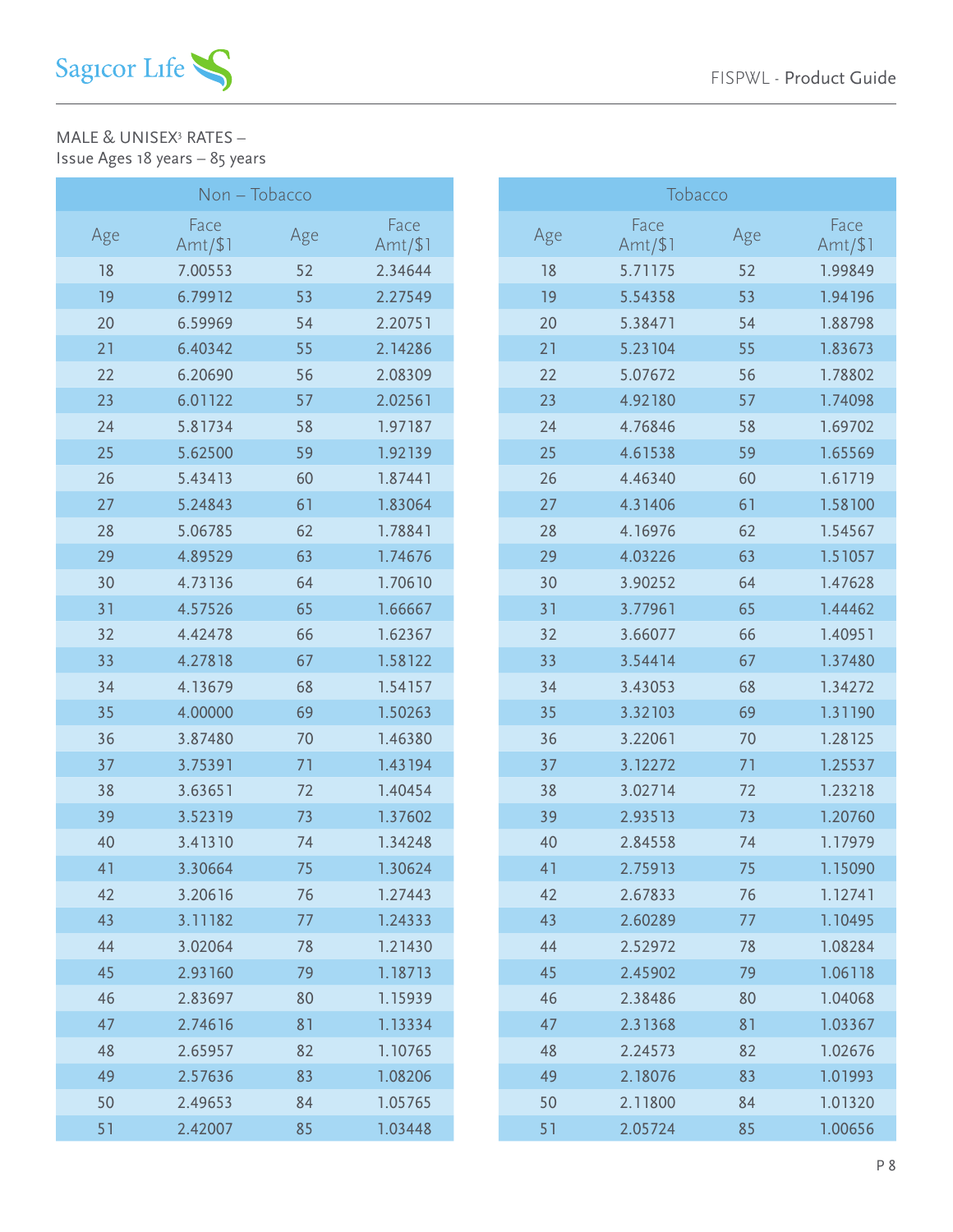

# FEMALE RATES4 – Issue Ages 18 years – 85 years

|     | Non – Tobacco     |     |                   |
|-----|-------------------|-----|-------------------|
| Age | Face<br>$Amt/\$1$ | Age | Face<br>$Amt/\$1$ |
| 18  | 8.35887           | 52  | 2.64162           |
| 19  | 8.05009           | 53  | 2.56747           |
| 20  | 7.75394           | 54  | 2.49584           |
| 21  | 7.46764           | 55  | 2.42588           |
| 22  | 7.19195           | 56  | 2.35880           |
| 23  | 6.92787           | 57  | 2.29440           |
| 24  | 6.67309           | 58  | 2.23231           |
| 25  | 6.42857           | 59  | 2.17260           |
| 26  | 6.19621           | 60  | 2.11546           |
| 27  | 5.97253           | 61  | 2.06049           |
| 28  | 5.75816           | 62  | 2.00794           |
| 29  | 5.55042           | 63  | 1.95737           |
| 30  | 5.35109           | 64  | 1.90925           |
| 31  | 5.15759           | 65  | 1.86335           |
| 32  | 4.97155           | 66  | 1.81437           |
| 33  | 4.79310           | 67  | 1.76623           |
| 34  | 4.62155           | 68  | 1.71923           |
| 35  | 4.45545           | 69  | 1.67386           |
| 36  | 4.31717           | 70  | 1.63017           |
| 37  | 4.18391           | 71  | 1.58705           |
| 38  | 4.05533           | 72  | 1.54546           |
| 39  | 3.93116           | 73  | 1.50562           |
| 40  | 3.81081           | 74  | 1.46640           |
| 41  | 3.69519           | 75  | 1.42857           |
| 42  | 3.58309           | 76  | 1.39299           |
| 43  | 3.47531           | 77  | 1.35845           |
| 44  | 3.37167           | 78  | 1.32538           |
| 45  | 3.27273           | 79  | 1.29357           |
| 46  | 3.16801           | 80  | 1.26254           |
| 47  | 3.06853           | 81  | 1.23264           |
| 48  | 2.97442           | 82  | 1.20400           |
| 49  | 2.88536           | 83  | 1.17621           |
| 50  | 2.80016           | 84  | 1.14944           |
| 51  | 2.71895           | 85  | 1.12360           |

| Tobacco |                   |     |                 |  |
|---------|-------------------|-----|-----------------|--|
| Age     | Face<br>$Amt/\$1$ | Age | Face<br>Amt/\$1 |  |
| 18      | 6.30915           | 52  | 2.19507         |  |
| 19      | 6.10791           | 53  | 2.14199         |  |
| 20      | 5.91560           | 54  | 2.09020         |  |
| 21      | 5.72993           | 55  | 2.04082         |  |
| 22      | 5.55178           | 56  | 1.99146         |  |
| 23      | 5.38117           | 57  | 1.94368         |  |
| 24      | 5.21528           | 58  | 1.89717         |  |
| 25      | 5.05618           | 59  | 1.85250         |  |
| 26      | 4.89743           | 60  | 1.80977         |  |
| 27      | 4.74358           | 61  | 1.76890         |  |
| 28      | 4.59465           | 62  | 1.73014         |  |
| 29      | 4.45060           | 63  | 1.69265         |  |
| 30      | 4.31096           | 64  | 1.65697         |  |
| 31      | 4.17459           | 65  | 1.62455         |  |
| 32      | 4.04276           | 66  | 1.58613         |  |
| 33      | 3.91509           | 67  | 1.54844         |  |
| 34      | 3.79171           | 68  | 1.51174         |  |
| 35      | 3.67347           | 69  | 1.47640         |  |
| 36      | 3.55254           | 70  | 1.44217         |  |
| 37      | 3.43708           | 71  | 1.40792         |  |
| 38      | 3.32643           | 72  | 1.37531         |  |
| 39      | 3.21969           | 73  | 1.34457         |  |
| 40      | 3.11688           | 74  | 1.31421         |  |
| 41      | 3.01730           | 75  | 1.28205         |  |
| 42      | 2.92113           | 76  | 1.25324         |  |
| 43      | 2.82841           | 77  | 1.22476         |  |
| 44      | 2.73923           | 78  | 1.19724         |  |
| 45      | 2.65487           | 79  | 1.17066         |  |
| 46      | 2.57673           | 80  | 1.14459         |  |
| 47      | 2.50299           | 81  | 1.11918         |  |
| 48      | 2.43395           | 82  | 1.09514         |  |
| 49      | 2.36954           | 83  | 1.07198         |  |
| 50      | 2.30834           | 84  | 1.04942         |  |
| 51      | 2.25011           | 85  | 1.02740         |  |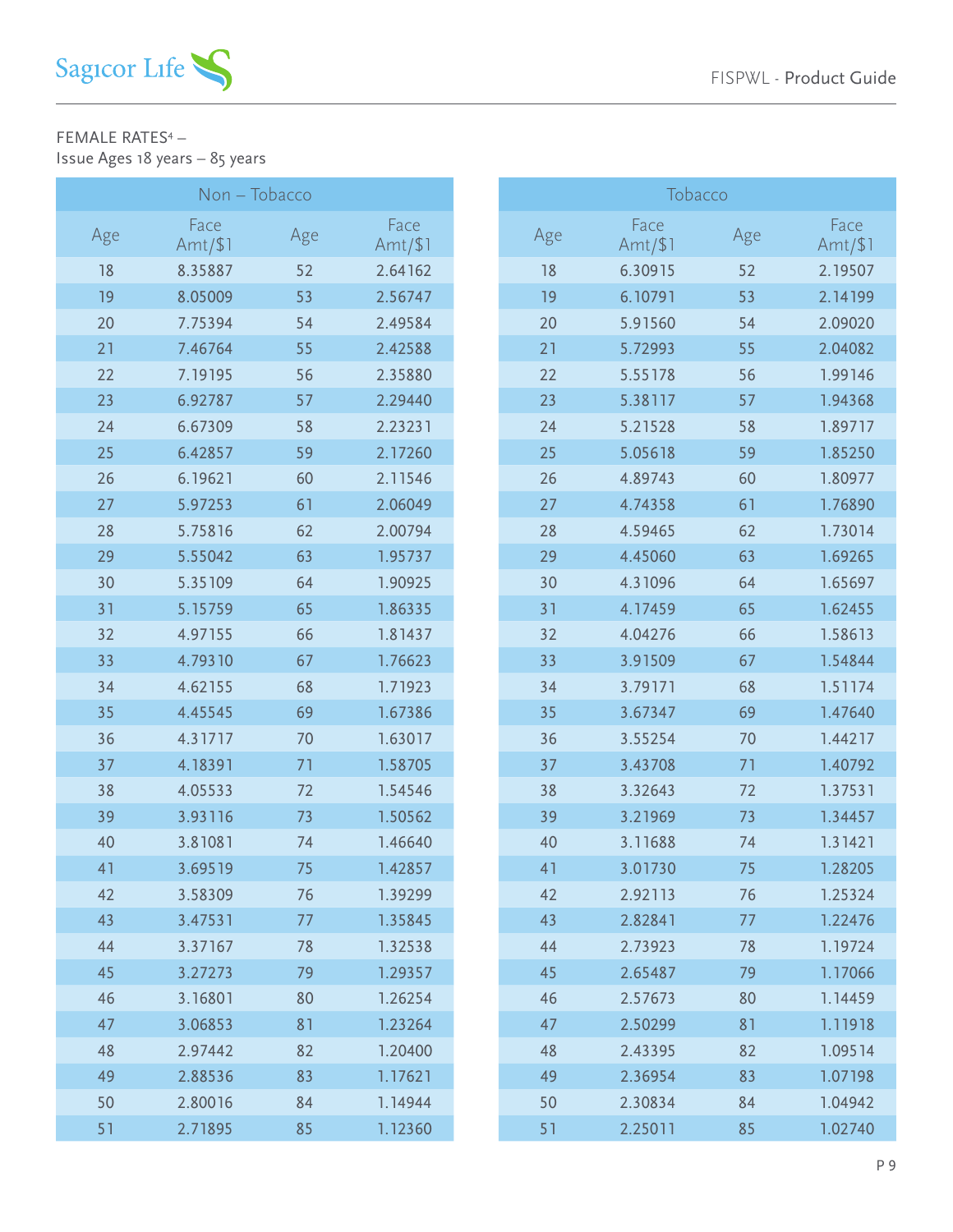

The Russell 2000® is a trademark of Frank Russell Company and has been licensed for use by Sagicor Life Insurance Company. The Products are not sponsored, endorsed, sold or promoted by Frank Russell Company and Frank Russell Company makes no representation regarding the advisability of investing in the Product.

The S&P 500 Index is a product of S&P Dow Jones Indices LLC ("SPDJI"), and has been licensed for use by **Sagicor Life Insurance Company.** Standard & Poor's®, S&P® and S&P 500® are registered trademarks of Standard & Poor's Financial Services LLC ("S&P"); Dow Jones® is a registered trademark of Dow Jones Trademark Holdings LLC ("Dow Jones"); and these trademarks have been licensed for use by SPDJI and sublicensed for certain purposes by Sagicor Life Insurance Company. **Sagicor Life Insurance Company's Product(s)** is not sponsored, endorsed, sold or promoted by SPDJI, Dow Jones, S&P, their respective affiliates, and none of such parties make any representation regarding the advisability of investing in such product(s) nor do they have any liability for any errors, omissions, or interruptions of the S&P 500 Index.

The EURO STOXX 50® is the intellectual property (including registered trademarks) of STOXX Limited, Zurich, Switzerland and/or its licensors ("Licensors"), which is used under license. The Products based on the Index are in no way sponsored, endorsed, sold or promoted by STOXX and its Licensors and neither of the Licensors shall have any liability with respect thereto.

The Hang Seng Index (the "Index") is published and compiled by Hang Seng Indexes Company HSI Services Limited pursuant to a license from Hang Seng Data Services Limited. The mark(s) and name(s) Hang Seng Index are proprietary to Hang Seng Data Services Limited. Hang Seng Indexes CompanyHSI Services Limited and Hang Seng Data Services Limited have agreed to the use of, and reference to, the Index by Sagicor Life Insurance Company in connection with the Policy (the "Product"), **BUT NEITHER HANG SENG INDEXES COMPANYHSI SERVICES LIMITED NOR HANG SENG DATA SERVICES LIMITED WARRANTS OR REPRESENTS OR GUARANTEES TO ANY BROKER OR HOLDER OF THE PRODUCT OR ANY OTHER PERSON (i) THE ACCURACY OR COMPLETENESS OF THE INDEX AND ITS COMPUTATION OR ANY INFORMATION RELATED THERETO; OR (ii) THE FITNESS OR SUITABILITY FOR ANY PURPOSE OF THE INDEX OR ANY COMPONENT OR DATA COMPRISED IN** 

**IT; OR (iii) THE RESULTS WHICH MAY BE OBTAINED BY ANY PERSON FROM THE USE OF THE INDEX OR ANY COMPONENT OR DATA COMPRISED IN IT FOR ANY PURPOSE, AND NO WARRANTY OR REPRESENTATION OR GUARANTEE OF ANY KIND WHATSOEVER RELATING TO THE INDEX IS GIVEN OR MAY BE IMPLIED.** The process and basis of computation and compilation of the Index and any of the related formula or formulae, constituent stocks and factors may at any time be changed or altered by HSI ServicesHang Seng Indexes Company Limited without notice. **TO THE EXTENT PERMITTED BY APPLICABLE LAW, NO RESPONSIBILITY OR LIABILITY IS ACCEPTED BY HSI SERVICESHANG SENG INDEXES COMPANY LIMITED OR HANG SENG DATA SERVICES LIMITED (i) IN RESPECT OF THE USE OF AND/OR REFERENCE TO THE INDEX BY SAGICOR LIFE INSURANCE COMPANY IN CONNECTION WITH THE PRODUCT; OR (ii) FOR ANY INACCURACIES, OMISSIONS, MISTAKES OR ERRORS OF HSI SERVICESHANG SENG INDEXES COMPANY LIMITED IN THE COMPUTATION OF THE INDEX; OR (iii) FOR ANY INACCURACIES, OMISSIONS, MISTAKES, ERRORS OR INCOMPLETENESS OF ANY INFORMATION USED IN CONNECTION WITH THE COMPUTATION OF THE INDEX WHICH IS SUPPLIED BY ANY OTHER PERSON; OR (iv) FOR ANY ECONOMIC OR OTHER LOSS WHICH MAY BE DIRECTLY OR INDIRECTLY SUSTAINED BY ANY BROKER OR HOLDER OF THE PRODUCT OR ANY OTHER PERSON DEALING WITH THE PRODUCT AS A RESULT OF ANY OF THE AFORESAID, AND NO CLAIMS, ACTIONS OR LEGAL PROCEEDINGS MAY BE BROUGHT AGAINST HSI SERVICESHANG SENG INDEXES COMPANY LIMITED AND/ OR HANG SENG DATA SERVICES LIMITED** in connection with the Product in any manner whatsoever by any broker, holder or other person dealing with the Product. Any broker, holder or other person dealing with the Product does so therefore in full knowledge of this disclaimer and can place no reliance whatsoever on HSI ServicesHang Seng Indexes Company Limited and Hang Seng Data Services Limited. For the avoidance of doubt, this disclaimer does not create any contractual or quasi-contractual relationship between any broker, holder or other person and HSI ServicesHang Seng Indexes Company Limited and/or Hang Seng Data Services Limited and must not be construed to have created such relationship.